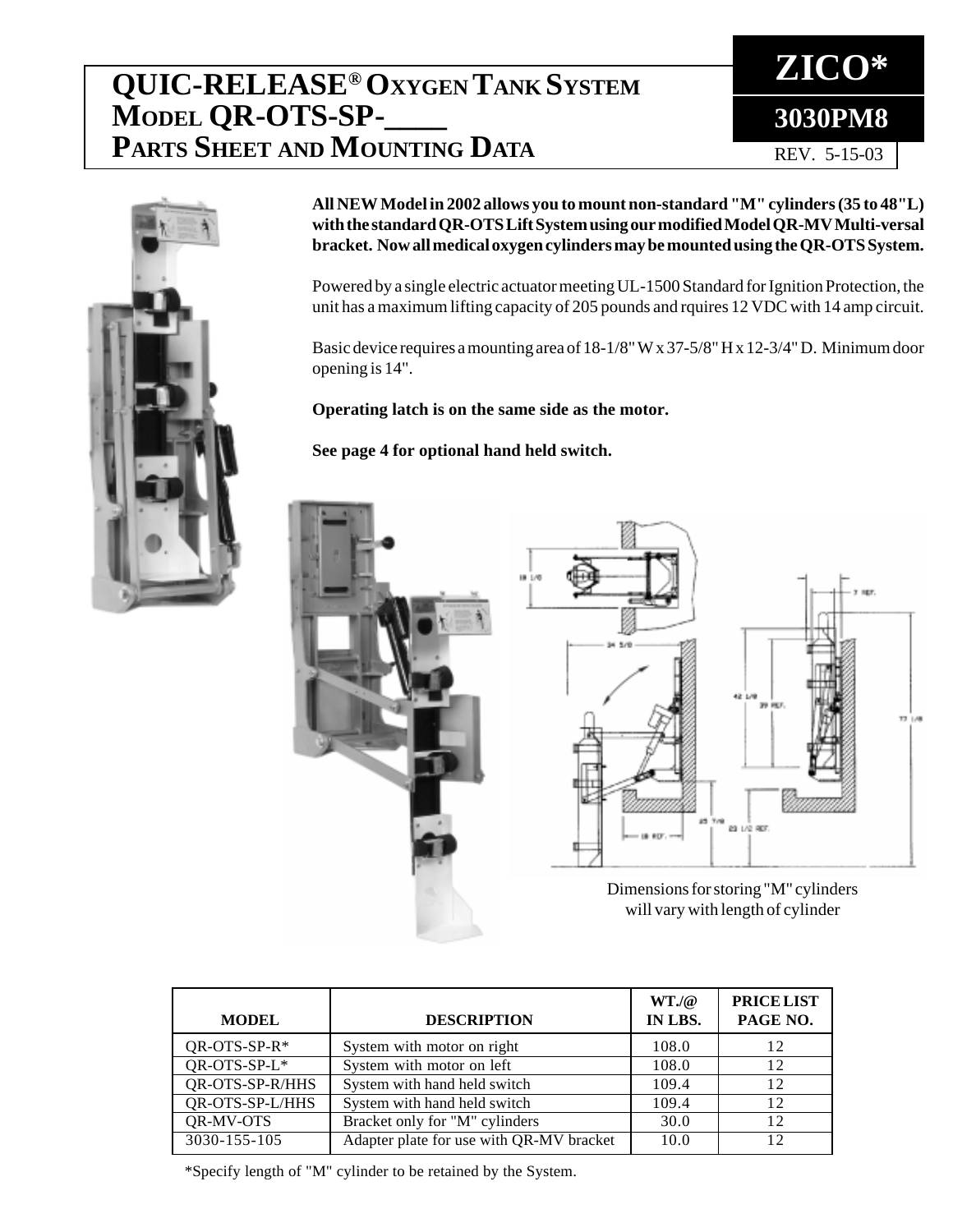| <b>IIEM</b><br>NO.        | PARTNO.                      | <b>DESCRIPTION</b>                                                               | QTY.                    |
|---------------------------|------------------------------|----------------------------------------------------------------------------------|-------------------------|
| 1                         | 3030-140-101                 | <b>Base Casting</b>                                                              | 1                       |
| $\overline{2}$            | 3030-140-103                 | <b>Lifting Arm Weldment</b>                                                      | 1                       |
| $\overline{\overline{3}}$ | 3030-140-111                 | Adapter, Lifting Arm To Tank Brkt.                                               | 1                       |
| 4                         | 3030-140-113                 | Positioning Arm                                                                  | 1                       |
| $\overline{5}$            | 3030-140-116<br>3030-140-117 | Rubber Pad, 1" x 4-1/2" x 1/4" Thk.<br><b>Upper Mtg. Brkt., Actuator</b>         | $\overline{2}$<br>1     |
| 6<br>7                    | 3030-140-119                 | Housing, Locking Mechanism                                                       | 1                       |
| 8                         | 3030-140-121                 | Slider, Locking Mechanism                                                        | $\mathbf{1}$            |
| 9                         | 3030-140-123                 | Hook, Locking Mechanism                                                          | $\overline{c}$          |
| 10                        | 3030-140-125                 | Handle, Locking Mechanism                                                        | $\mathbf{1}$            |
| 11                        | 3030-140-127                 | Lifting Arm Screw Sleeve, 3/4 ID x                                               | $\overline{c}$          |
|                           |                              | 1 OD x 1-1/32 Lg.                                                                |                         |
| $\overline{12}$           | 9014-117500                  | Plainwasher, 3/4ø ID                                                             | 2                       |
| 13<br>14                  | 9010-107540<br>3030-140-149  | Screw, 3/4-10 x 2-1/2 Hex Hd.<br>Damper, Hydraulic                               | $\mathfrak{2}$<br>1     |
| 15                        | 3030-140-133                 | Sleeve, 3/8 ID x 1/2 OD x 1/2                                                    | $\overline{4}$          |
| 16                        | 9018-103716                  | Pivot Screw 3/8-16 x 1" Hex Hd. Grade 8                                          | 3                       |
| 17                        | 9013-133700                  | Nut, 3/8-16 Self Locking                                                         | $\overline{5}$          |
| 18                        | 9018-103728                  | Pivot Screw 3/8-16 x 1-3/4" Hex Hd. Grade 8                                      | $\mathbf{1}$            |
| 19                        | 9014-115000                  | Flatwasher, 1/2 ID                                                               | $\overline{2}$          |
| 20                        | 9018-103114                  | Mtg. Screw, Lock Mech 5/16-18 x 7/8 Hex Hd. Gr 8                                 | $\overline{4}$          |
| 21                        | 9010-315036                  | Shoulder Screw, 1/2 x 2-1/4 Grip                                                 | 1                       |
| 22<br>23                  | 9050-005056                  | Quic Release Pin x 3-1/2 Grip<br>Mtg. Screw, Upper Mtg. Brkt. 7/16-14 x 4 HH Gr8 | 1<br>$\overline{c}$     |
| 24                        | 9018-104364<br>9010-382512   | Setscrew, Upper Mtg. Brkt. 1/4-20 x 3/4 Cup Point                                | 2                       |
| $\overline{25}$           | 9010-103116                  | Screw, Slider Attach 5/16-18 x 1 Hex Hd.                                         | $\overline{2}$          |
| 26                        | 3030-140-141                 | Spacer, 1/2 OD x 14GA x 7/16LG.                                                  | $\mathbf{2}$            |
| $\overline{27}$           | 3030-140-130                 | Washer, Spring 1/2 ID x 1 OD, SS                                                 | $\overline{1}$          |
| 28                        | 9014-203100                  | Lockwasher, 5/16 Split                                                           | 14                      |
| 29                        | 9015-103120                  | Screw, 5/16-18 x 1-1/4 HH Gr. 5                                                  | 8                       |
| 30                        | 9010-103110                  | Mtg. Screw, Brkt. To Adapter 5/16-18 x 5/8 Hex Hd.                               | 10                      |
| 31                        | 3030-155-105                 | Adjustable Backplate                                                             | 1                       |
| 32                        | 9010-103128                  | Mtg. Screw, Lock Mech HSG 5/16-18 x 1-3/4 Hex Hd.                                | $\overline{2}$          |
| $\overline{33}$           | 3030-140-112                 | <b>Electric Actuator</b>                                                         | $\mathbf{1}$            |
| $\overline{34}$           | 2070-105-119                 | Knob, Plastic                                                                    | 1                       |
| 35<br>36                  | 9010-113716<br>9014-203700   | Screw, 3/8-24 x 1", Hex Hd.<br>3/8 Split Lockwasher                              | 1<br>1                  |
| $\overline{37}$           | 3030-140-147                 | Retainer, Latch Handle                                                           | 1                       |
| 38                        | 3030-140-157                 | Spacer, 5/16 ID x 1/2 OD x 1 Lg                                                  | $\overline{2}$          |
| $\overline{39}$           | 3030-140-159                 | Comp Spring, .660 OD x .049 Wire x 7/8                                           | $\overline{2}$          |
| $\overline{40}$           | 9013-134300                  | Nut, 7/16-14 Self Locking                                                        | $\overline{2}$          |
| 41                        | 9014-113100                  | Flatwasher, 5/16 Nom. x 1/16 Thk.                                                | 8                       |
| 42                        | 9014-114300                  | Flatwasher, 7/16 Nom. x 1/16 Thk.                                                | 6                       |
| 43                        | 9014-204300                  | Lockwasher, 7/16 Split                                                           | 1                       |
| 44                        | 9014-113700                  | Flatwasher, 3/8 Nom.                                                             | 5                       |
| $\overline{45}$           | 9012-103700                  | Nut, 3/8-16 Plain, Hex                                                           | 1                       |
| 46<br>47                  | 3030-140-161<br>9013-133100  | <b>End Fitting</b> , Damper<br>Nut, 5/16-18 Flexloc, Hex                         | $\mathbf{2}$<br>9       |
| 48                        | 9010-103156                  | Damper To Base Mtg. Screw 5/16-18 x 3-1/2 Hex Hd.                                | 1                       |
| 49                        | 9010-103120                  | Damper To Arm Mtg. Screw, 5/16-18 x 1-1/4 Hex Hd.                                | 1                       |
| 50                        | 9012-103100                  | Nut, 5/16-18 Plain, Hex                                                          | $\overline{\mathbf{3}}$ |
| 51                        | 3030-140-163                 | Spacer, Damper To Base, 5/16 ID x 1/2 OD x 25/32 Lg                              | $\mathbf{2}$            |
| 53                        | 3030-140-151                 | Cylinder Bracket Assembly for "G" or "H" Cylinder                                | 1                       |
| $53-A$                    | 3030-135-105                 | <b>Base Plate</b>                                                                | 1                       |
| 53-B                      | 3030-135-110                 | Retainer Plate                                                                   | 1                       |
| $53-C$                    | 3030-135-120                 | <b>Support Strap</b>                                                             | 1                       |
| 54                        | 3030-135-135                 | Strap & Buckle Assembly                                                          | 3                       |
| 55                        | 3097-105-144                 | Switch, Toggle, DPDT (Mom.)<br><b>NOT SHOWN</b>                                  | 1                       |
| 56<br>57                  | 3030-140-167<br>3030-140-169 | Label "Handle Must Be In"<br>NOT SHOWN<br>Label "Unlock/Lock"                    | 1<br>1                  |
| 58                        | 3030-140-165                 | Nylon Tree Rivet Hole Dia. 3/16, 7/16                                            | 4                       |
| 59                        | 3030-140-171                 | Label "Stand Clear"<br><b>NOT SHOWN</b>                                          | 1                       |
| 60                        | 3030-140-172                 | Label "Must Read"                                                                | 1                       |
| 61                        | 3030-140-173                 | Label Mounting Plate                                                             | 1                       |
| 62                        | 9260-001802                  | Rivet, 3/16, .188-250 Grip                                                       | 2                       |
| 63                        | 3030-000-109                 | Stop, Cylinder                                                                   | 1                       |
| 64                        | 9010-102512                  | Screw, 1/4-20 x 3/4 Hex Head                                                     | 2                       |
| 65                        | 9012-302500                  | Wing Nut, 1/4-20                                                                 | $\overline{2}$          |
| 66                        | 9014-112500                  | 1/4 Nom., Flatwasher                                                             | $\mathbf{2}$            |
| 67<br>71                  | 9114-101800<br>9120-101103   | 3/16 Rivet Backup Washer<br>Drive Screw #4 x 3/16 Type "U"                       | 2<br>$\overline{2}$     |
| $\overline{72}$           | 0000-000-105                 | Label, Model Number, Metal                                                       | 1                       |
| 73                        | 3030-000-115                 | Label, "Meets KKK Specs"<br><b>NOT SHOWN</b>                                     | 1                       |
|                           |                              |                                                                                  |                         |







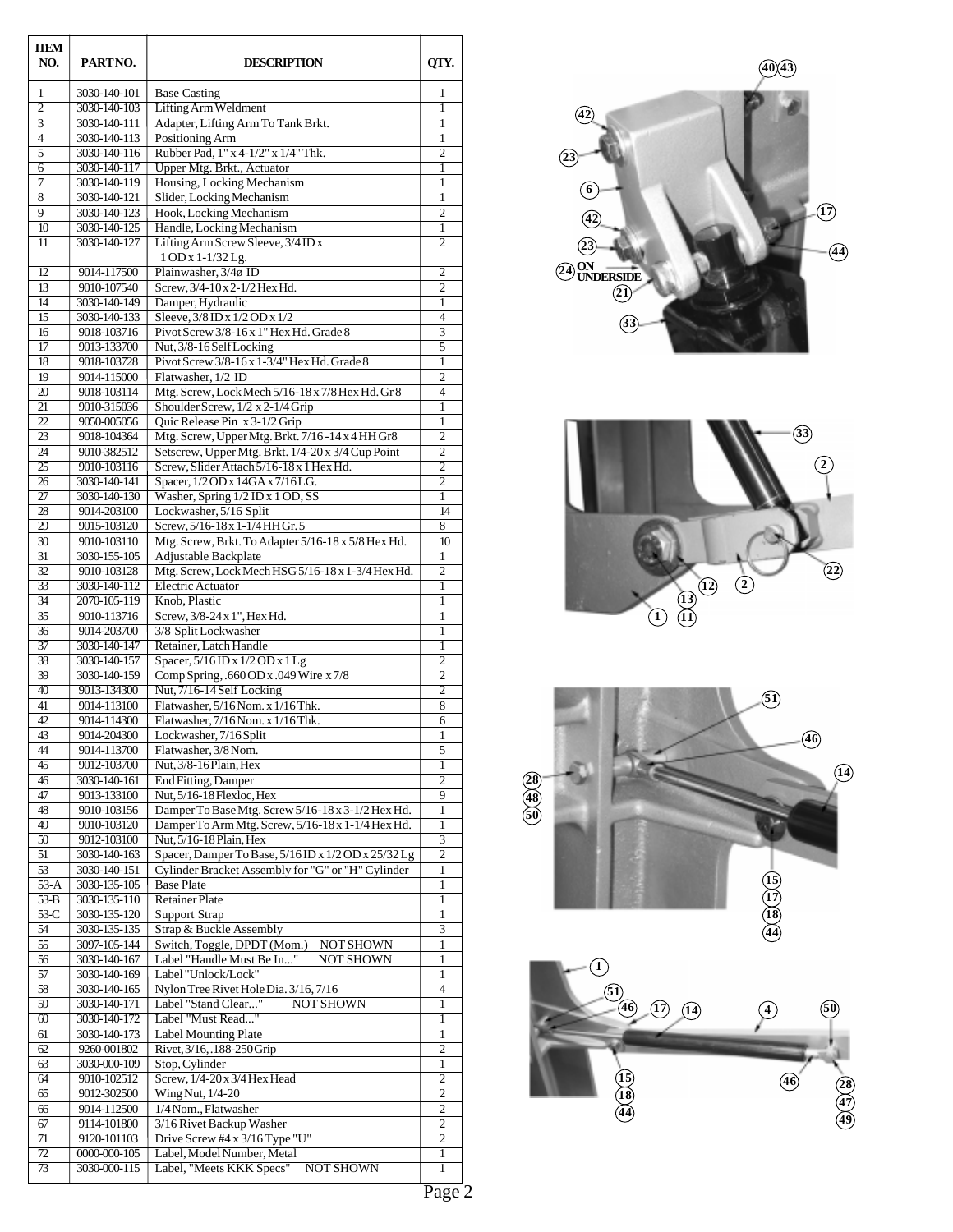